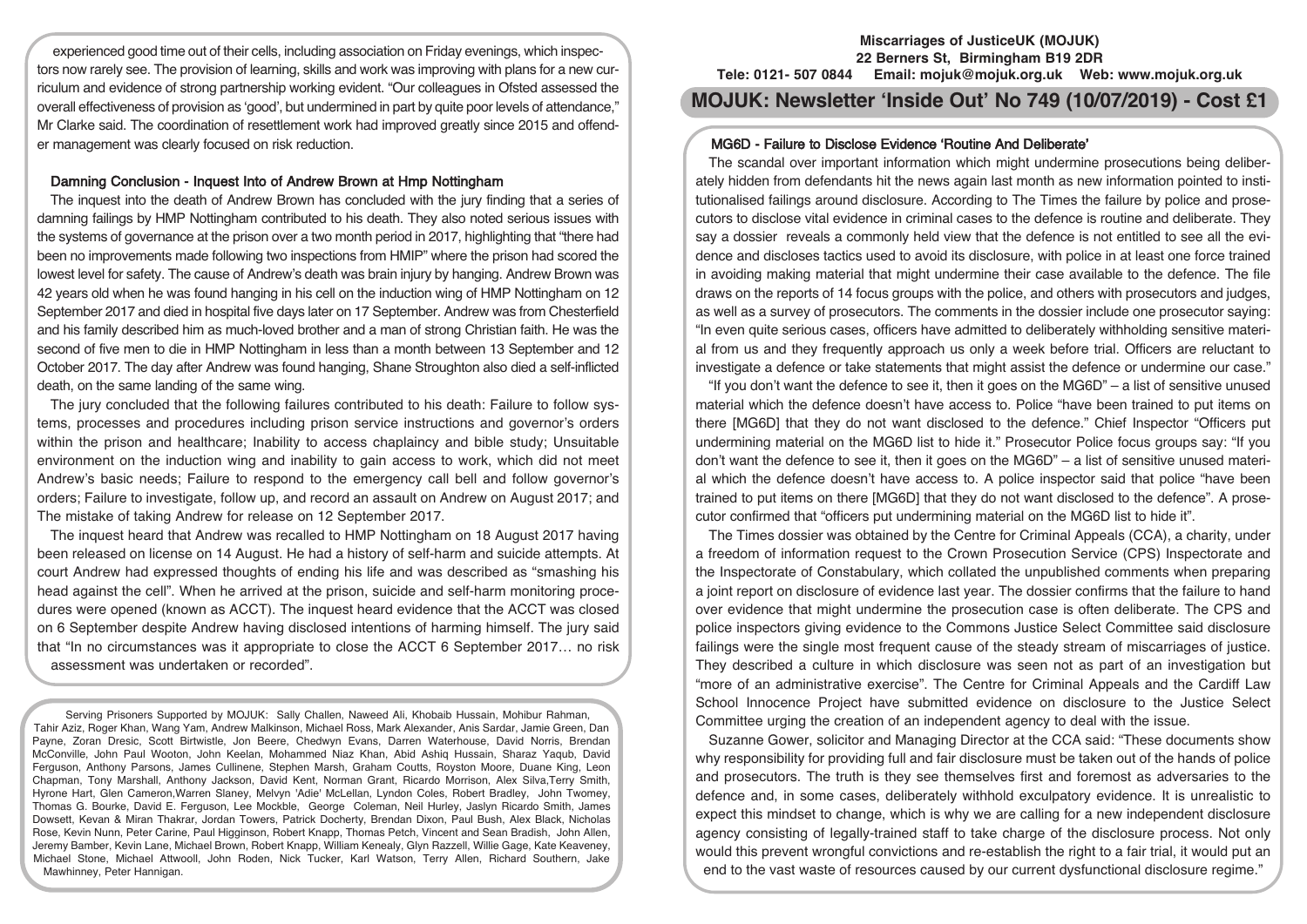The National Police Chiefs' Council lead for criminal justice, Chief Constable Nick Ephgrave, told The Times: "National training and guidance on disclosure does not in any way endorse or encourage the unnecessary withholding of any material relevant to a case. It is, however, right that in cases involving sensitive unused material, such as details of an informant, that this is not automatically shared with the defence. This is entirely in line with legislation and national guidelines and is well understood by defence and prosecution alike."

### Unfair Evidence and the Right to a Fair Trial

Article 6 of the European Convention on Human Rights provides all persons with the right to a fair trial. Fairness is at the heart of all criminal proceedings. Sometimes, however, prosecutions seek to introduce inher- ently "unfair" evidence into the criminal process. When the Judge allows such evidence to be used, it is often difficult to challenge. This creates obvious unfairness and can have devastating consequences on the prospect of an acquittal. This article will explain what the legal definition of unfair evidence is, what should be done in the course of a criminal trial to exclude that evidence, and finally, what can be done if you have been convicted on the basis of unfair evidence.

What is "unfair" evidence? Lord Lane C.J. in the case of R v Quinn Crim L.R. 581 stated the following in relation to criminal trials: "The function of the judge is therefore to protect the fairness of the proceedings, and normally proceedings are fair if all relevant evidence [is heard] which either side wishes to place before the court, but proceedings may become unfair if, for example, one side is allowed to adduce relevant evidence which, for one reason or another, the other side cannot properly challenge or meet." Unfair evidence deprives the Defence of being in a position to properly scrutinize what is being introduced. Miscarriages of justice can occur. Unfair evidence can come in a variety of forms but incorporates anything which on the face of it deprives a defendant of a fair trial.

Discretion to exclude unfair evidence: Fortunately, there is a safeguard against unfairness in all criminal proceedings. Section 78 of the Police and Criminal Evidence Act 1984 ("PACE") provides the Court with a discretion to exclude any Prosecution evidence if: "it appears to the court that, having regard to all the circumstances, including the circumstances in which the evidence was obtained, the admission of the evidence would have such an adverse effect on the fairness of the proceedings that the court ought not to admit it." The key consideration is whether admitting a certain piece of evidence into the proceedings would render those proceedings as a whole unfair. This is a two-stage test. It is not always enough to demonstrate that the circumstances under which the evidence was obtained was unfair. The test usually will only be satisfied if in addition to the circumstances being unfair, admitting the evidence would have an adverse impact on the fairness of the proceedings.

What types of circumstances could be considered unfair? Section 78 will usually be invoked to exclude evidence which has been obtained by an improper act on the part of the police, or if evidence has been obtained in bad faith. The following are merely examples of circumstances which could fall within the remit of Section 78: Oppressive or aggressive questioning by the police; Evidence obtained in breach of the PACE Codes of Conduct; Evidence obtained in the absence of an appropriate adult (if the accused was entitled to one); l Evidence obtained through an unlawful search; l Evidence obtained by trickery, or by deception; l Breaches of the European Convention on Human Rights; Breaches of the Codes of Practice issued under PACE; Bad faith on the part of the police.

While the Kray twins brand continues as the underworld's equivalent of Marks & Spencer – a framed letter from Ronnie Kray in Broadmoor is currently on offer on eBay for £650 – changes in the law have made criminals less prepared to boast about past crimes. In the old days, under the "double jeopardy" rule, once you were acquitted of a murder, you could never be tried for it again. That rule was overturned with the 2003 Criminal Justice Act, so the days when a villain could explain in their memoirs how they got away with a crime have gone. The 2009 Coroners and Justice Act made it an offence for criminals to profit from accounts of their crimes, so they could no longer sell their stories, or at least officially. The 2002 Proceeds of Crime Act and its increasing use against career criminals has meant that illicit incomes can be seized.

No wonder the Hatton Garden burglary of 2015 – that "one last job" carried out by the elderly "diamond wheezers" – received such attention. Even one of the "last of the last", Fred Foreman, was hoping he was going to be offered a role in it. "I heard that Terry (Perkins, one of the ringleaders) was looking for me, not long before the burglary took place, so I presume that would have been what it was about," he says. Perkins died in his cell in Belmarsh prison last year. Foreman, who made his name with the Krays in the 1960s, now lives in sheltered accomodation in west London. He doubts that the current generation of gangsters will ever write their memoirs: "I don't think that anyone who has turned to crime these days is going to live long enough to build up a reputation, are they?" But the recruiting sergeants of the underworld – poverty, greed, boredom, envy, peer pressure, glamour – will never be short of volunteers, whether they live long enough to make a name for themselves or not.

## HMP & YOI New Hall Women Only - Recorded Violence Quite High Excessive Punishments

HMP & YOI New Hall, a women's prison near Wakefield, was found in its first inspection since 2015 to be an establishment which continued to be safe, respectful and purposeful, and where work to resettle and rehabilitate prisoners was improving. Peter Clarke, HM Chief Inspector of Prisons, said that recorded violence in the prison was quite high, "but nearly all incidents were very minor and overall most prisoners felt safe." Work to intervene and support those perpetrating threatening or antisocial behaviour, and the victims of such incidents, was effective. There had been three self-inflicted deaths since 2015 and most recommendations made by the Prisons and Probation Ombudsman following its investigations had been implemented. Prisoners at risk of self-harm and with complex needs received good oversight and case management and those inspectors spoke to were positive about the care they received.

Inspectors noted a seeming over-reliance on the use of formal disciplinary processes and some punishments seemed excessive. Use of force had also increased substantially and several women had been in 'special accommodation' conditions on the house units, although records failed to adequately justify these decisions. The segregation unit was a clean but austere facility with a basic regime. The prison environment was good but the quality of accommodation was more variable, although reasonable overall. Staff-prisoner relationships were good although some prisoners expressed frustration at their inability to get some simple tasks done by staff.

Mr Clarke said: "The prison would have benefited from greater visibility and support from managers. It was also our observation that the proportion of female staff was too low and was something that was a very stark and particular feature of the senior team." Though work to promote equality was limited outcomes for prisoners from minorities remained broadly consistent with those for other prisoners. The mother and baby unit was excellent and health care was similarly good but mental health provision was undermined by staff shortages among the mental health team. Women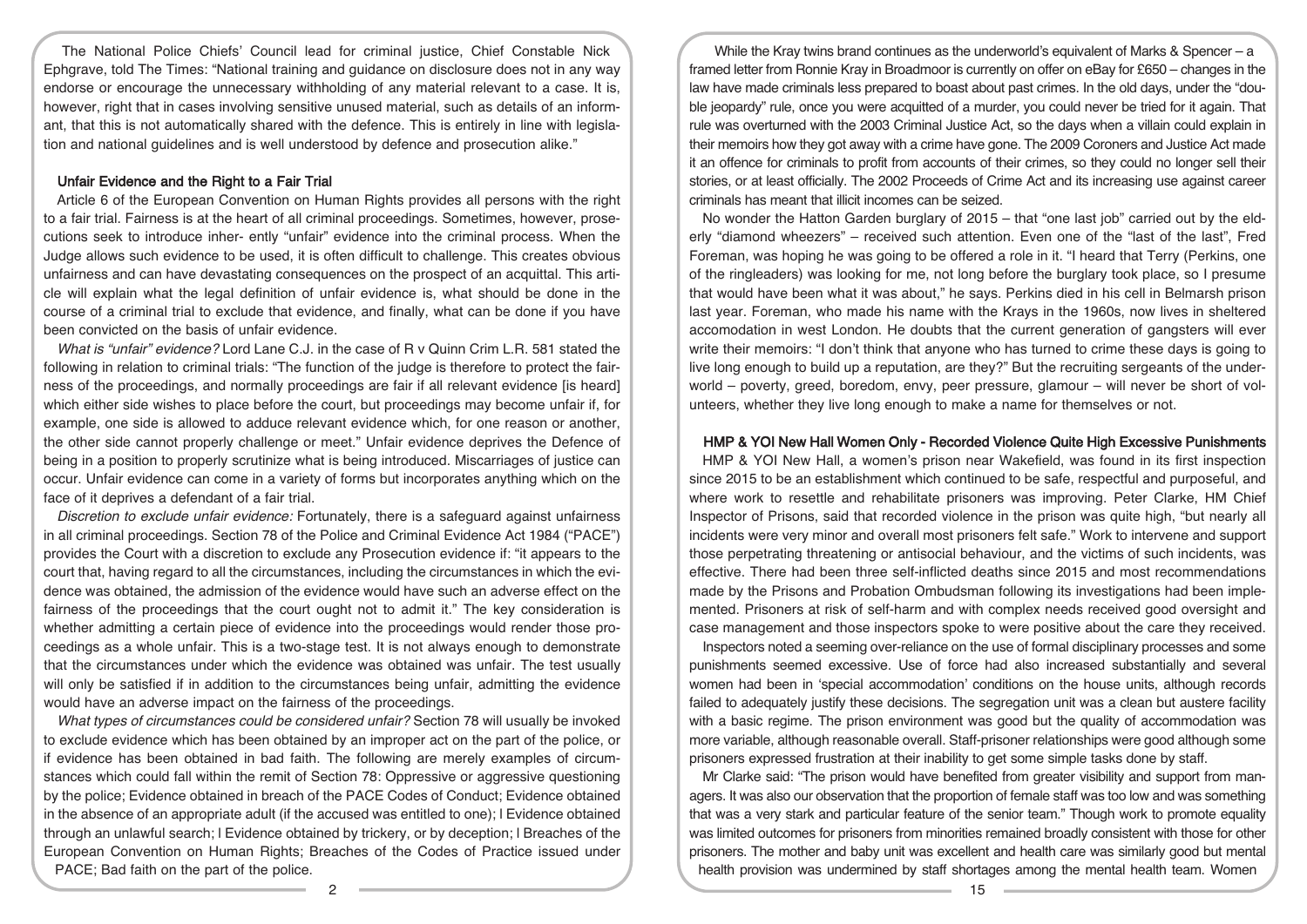thus laundering his drug profits. Finally arrested in Spain, he was brought back to England and, in 2007, at the age of 60, found guilty at Woolwich crown court of conspiracy to supply drugs and jailed for 30 years.

Some very successful scams have been perpetrated on elderly Britons. John Palmer, who had been involved in the Brink's-Mat bullion robbery (from whence he got his nickname "Goldfinger") made his fortune in a crooked timeshare business in Tenerife. A ruthless operator, he took advantage of thousands of gullible souls, many of them elderly holidaymakers, who believed his spiel about the fortunes they could make by investing in timeshare apartments that were never built. Outwardly, he appeared to have it all: the yacht, the cars with the personalised number plates, dozens of properties. He even made it to No 105 in the Sunday Times rich list. "Remember the golden rule," was the motto he loved to quote, "he who has the gold makes the rules." But in 2001, he was convicted of a timeshare fraud in which 16,000 victims lost an estimated £33m and served eight years in prison. Then, in 2015, Palmer was shot dead by a hitman in his garden in Essex. There were rumours that he was killed because he might have been cooperating with the Spanish police over another fraud case. His co-accused were convicted in Spain in May this year and the police in Britain have duly issued a fresh appeal for help to find his killer – with a reminder that there is a £100,000 reward on offer in case that tempts an elderly underworld grass.

Any notion that Spain might still be a safe haven for expat criminals was dispelled in 2018 when Brian Charrington – a close associate of Curtis Warren and regarded as one of the major international drug dealers of his generation – was jailed for 15 years for trafficking and moneylaundering in Alicante in 2018. Described in the Spanish press as "el narco que escribia en Wikipedia", because of his reputation for updating and correcting his Wikipedia entry, the former car-dealer from Middlesbrough had been arrested in 2013 at his villa in Calpe, on the Costa Blanca, an area where some estate agents offer bulletproof glass as a special feature along with the spa bath and barbecue area. There had been wild rumours of crocodiles in his swimming pool, but disappointingly, the police found none. Charrington was alleged to have brought vast quantities of drugs into Spain via a yacht docking in Altea, north of Benidorm. He claimed his money came legitimately. "I buy and sell villas and I pay my taxes," he told the court, but was still fined nearly £30m. Following a lengthy investigation involving Spanish, British, Venezuelan, Colombian and French police, his assets, including a dozen houses and his cars and boats, were impounded. After his sentence, his Wikipedia entry was speedily updated.

The titles of true crime memoirs published in the past decade or so tell their own tale. The Last Real Gangster by Freddie Foreman came out in 2015; The Last Gangster: My Final Confession by Charlie Richardson arrived just after his death in 2012; The Last Godfather, the Life and Crimes of Arthur Thompson, was published in Glasgow in 2007. A requiem for the old British underworld. In many ways, it was already slipping into a haze of nostalgia. The television series Peaky Blinders has spawned its own fashion accessory industry. You can now buy Peaky Blinders cufflinks shaped like razor-blades, or wear a Peaky Blinders cap and waistcoat from the new David Beckham clothing line, something that might have prompted a dark smile from the ruthless and acquisitive 1920s Birmingham gang on whom the series was based. The website henorstag.com even recommends "the Peaky Blinders look" as perfect for a stag night: "For a theme the ladies will love, you will need to capture the stylish world of the early 20th century with black peak caps, stylish grey or black suits with waistcoat, as well as a dusty black coat and shoes in order to complete the look." (Add a cosh and a cut-throat razor and you'll really slay 'em.)

However, Section 78 can also be used as a general non-specific safeguard against unfairness and is an argument often relied upon by the defence to seek to exclude all sorts of evidence including bad character and hearsay evidence.

When in criminal proceedings does Section 78 apply? Applications to exclude unfair evidence have been made in relation to a wide range of evidential material. That material could include confes- sions, identification evidence, or alibi notices.

How is unfair evidence excluded? Usually, the Defence will make an application in court to the trial judge in the absence of the jury stating the reasons why certain 'evidence' should not be admitted. The application is usually made just before the evidence is due to be put before the jury. The Prosecution may respond. It is then up to the trial judge whether or not to allow the evidence.

Can the admission of unfair evidence amount to <sup>a</sup> ground of appeal? The test that the Court of Appeal applies in deciding whether or not to allow an appeal is whether or not the conviction is "unsafe". This is an excep-tionally high threshold, however, the Court of Appeal has previously allowed appeals on the basis that unfair evidence was wrongly put before the jury. Importantly, to succeed as a ground of appeal, the admission of that evidence must have had an impact on the jury's verdict. David Wells (Wells Burcombe) & Rebecca Broadbent (Barrister)

## NI: Blanket Ban on Terrorism and Paramilitary Books In Maghaberry Prison Lifted

The Northern Ireland Prison Service has changed its policy on which books can be taken into jails. A review was ordered by the Director General Ronnie Armour after it emerged that inmates at Maghaberry Prison could not access a book on dissident republicanism. Mr Armour met with the book's author Dr Marisa McGlinchey, to explain the new guidelines. No books on terrorism or paramilitaries were allowed into the jail before the case arose. The review found the policy was "not proportionate". Books will, from now on, be admitted to the prison "unless they breach specific guidelines which include the promotion of, or support for terrorism/paramilitaries, or overtly promote or encourage the commission of criminal acts". The prison service accepted the ban was inappropriate and said it was a "changing organisation and learning organisation". The Department of Justice said new operating procedures were now in place. "Books and other reading material will now be permitted unless they overtly promote or encourage the commissioning of criminal acts or otherwise break the law," the department told BBC News NI.

#### Woman Whose House Gardaí Unlawfully Entered Awarded €78,300

Irish Legal News: A woman whose home was unlawfully entered by gardaí looking for her boyfriend has been awarded €78,300 by the High Court, The Irish Times reports. Judyta Rozmyslowicz, 32, of the Grove, Sallins, Co Kildare, sued the Minister for Justice and the Garda Commissioner for personal injury, trespass and violation of her constitutional right to the inviolability of her home.

In 2016 the court rejected her claim and she appealed to the Court of Appeal, which last year overturned the lower court's decision. It found that gardaí had failed to discharge the evidential burden imposed on them of demonstrating reasonable cause that her boyfriend, who was sought on the basis of a European Arrest Warrant, was there.

The matter was sent back to the High Court for assessment of damages and on Friday 28th Kune 2019, Mr Justice Michael Hanna awarded Ms Rozmyslowicz €50,000 for injury to her foot, sustained when gardaí pushed her door as she stood behind it, as well as for distress and upset. She was also awarded €25,000 for breach of her constitutional right to inviolability of the home and a further €3,300 for loss of earnings as she could not work for six weeks.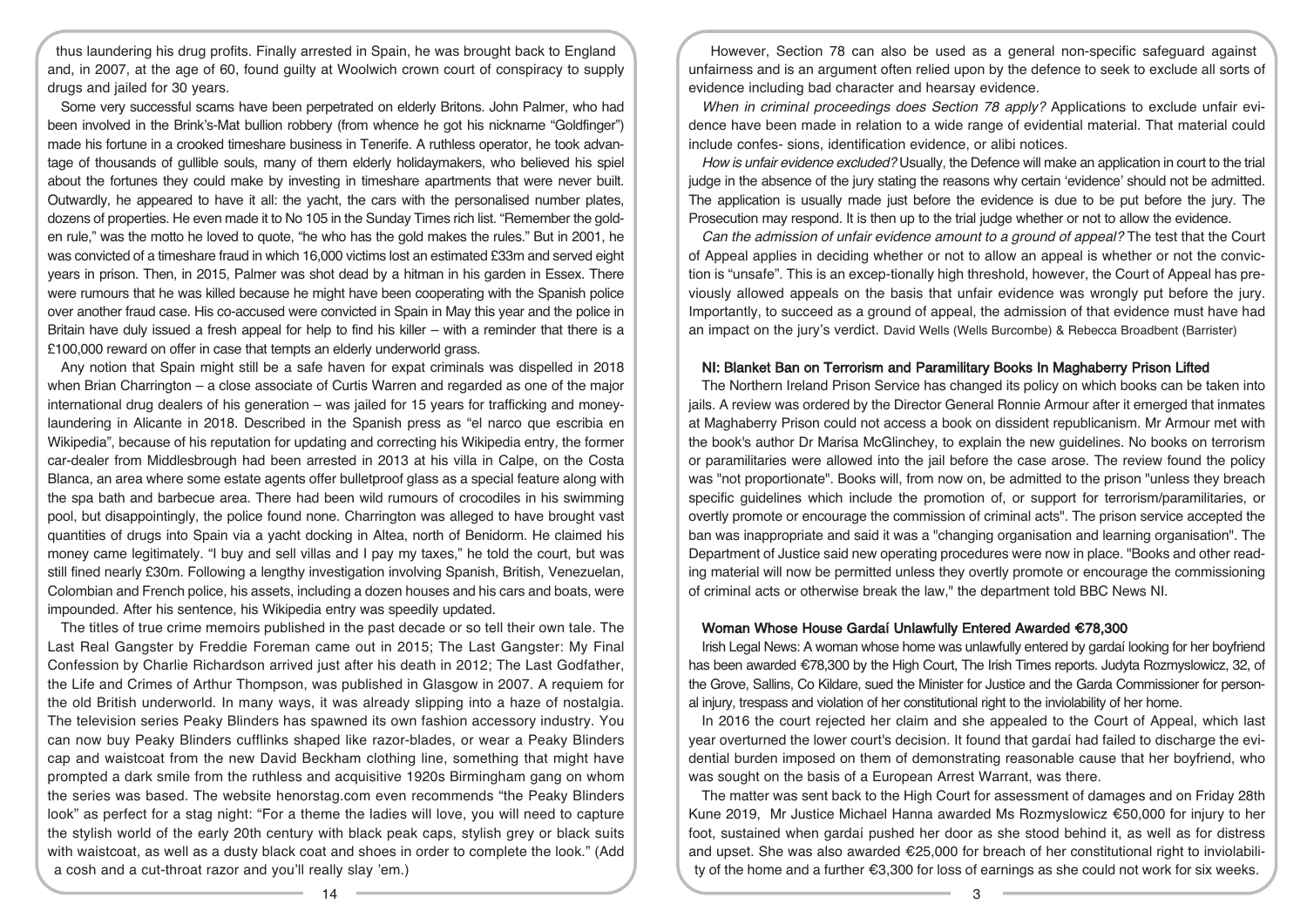Mr Justice Hanna said Ms Rozmyslowicz has told the truth and had not attempted to exaggerate her injury. The court was told that in July 2012 gardaí called to the house in pursuit of Sebastian Snaidy, who had breached his bail conditions over a warrant seeking his extradition to Poland, after seeing his car in the driveway. Ms Rozmyslowicz opened the door only slightly in order to prevent her puppy from running out, said the judge. One of the gardaí said she saw a curtain moving upstairs, but Ms Rozmyslowicz said this was simply her dog having a look out the window. A female officer "acted with excessive zeal in producing a baton and threatening the plaintiff with handcuffs". The same officer "threatened me with her stick", Ms Rozmyslowicz told her counsel, Garnet Orange SC. She asked the gardaí to take her to hospital – they refused. Cormac Corrigan SC, for the State, was refused an application for a stay on the award, sought on the basis the general damages were excessive.

## Permanent Video Surveillance of Detainees In Their Cells Violationod Article 8

In the case of Gorlov and Others v. Russia the European Court of Human Rights held, unanimously, that there had been: a violation of Article 8 (right to respect for private life) of the European Convention on Human Rights, and a violation of Article 13 (right to an effective remedy) in conjunction with Article 8. It further held, by a majority, that the finding of a violation constituted in itself sufficient just satisfaction for the non-pecuniary damage sustained by the applicants. The case concerned the permanent video surveillance of detainees in their cells by closed-circuit television cameras. The Court found in particular that the domestic legal framework regarding permanent video surveillance was not sufficiently clear, precise and detailed to afford appropriate protection against arbitrary interference by the public authorities.

#### UK's First Secure School to be Run by Academy Trust

Jamie Grierson, Guardian: The UK's first secure school – an education-focused alternative to youth jails – is to be run by an academy trust that specialises in schools in deprived areas. Oasis Charitable Trust, which runs 52 academies across England, will manage the secure school on the site of the Medway secure training centre in Kent. Plans to create the establishments as an alternative to youth jails were announced in 2016 after a review called for fundamental change to the youth custody system. The report found that children in public-sector young offender institutions (YOIs) were only receiving 15 hours of education a week on average, compared with an expected level of 30 hours. The facilities allow for any boy or girl aged 12 to 17 who is remanded or sentenced into youth detention accommodation to be placed into secure schools.

The justice minister Edward Argar said: "Secure schools are critical to our vision for youth custody – placing education, healthcare and purposeful activity at the heart of rehabilitation. "I have been impressed by Oasis's dedication to improving the lives of young people and its track record across education, health and youth work. We will now work closely with them on detailed proposals to ensure high standards from day one." Three-quarters of Oasis's academies operate in the UK's most deprived areas and most were rated by Ofsted as failing at the time they were taken over. The £5m investment will include refurbishment of classrooms and residential areas. The site of the new secure school. Medway, has been dogged by allegations of mistreatment of the young inmates by staff for years. It was previously operated by the private company G4S, which was stripped of its contract after a Guardian exposé revealed a history of abuse allegationsat the centre near Rochester, Kent. It also revealed that a letter sent by two whistleblowers 12 years earlier to the Youth Justice Board, G4S, the Social Services Inspectorate and a Home Office minister had been ignored.

he moved into the drugs business, working out of Amsterdam, that he established his reputation as one of the most prolific traffickers of modern times – Interpol's "Target One" and the subject of a joint British–Dutch investigation codenamed Operation Crayfish.

While Warren's move to Amsterdam, where fellow British dealers also established themselves, seemed like a smart idea in that he was less exposed to the British police, it was also a weakness, because the Dutch authorities were able to tap his phone without restriction and secure the evidence they needed. (Although they also required English help in translating Liverpudlian for them.) In October 1996, police in the Netherlands seized 400kg of cocaine, 60kg of heroin, 1,500kg of cannabis, handguns and false passports. Nine Britons and a Colombian were arrested, and Warren was soon portrayed as the biggest fish in the net. He was jailed for 12 years for a conspiracy to import what was claimed to be £125m of drugs into Britain. The Observer suggested he was "the richest and most successful British criminal who has ever been caught", and he was the only drug dealer to make it on to the Sunday Times rich list. T-shirts with an old mugshot of Warren on them were still for sale in Liverpool 20 years after Operation Crayfish.

After his release from jail in the Netherlands in June 2007, Warren was only a free man for five weeks. He headed to Jersey, but was under constant surveillance and soon arrested. In 2009, he was convicted of conspiring to import £1m of cannabis into Jersey and jailed for 13 years. Warren was alleged to have invested his wealth in everything from petrol stations to vineyards, football clubs to hotels. A Jersey court ordered him to pay £198m after he failed to prove his business empire was not built on the proceeds of cocaine trafficking. Detectives had secretly recorded him boasting during a 2004 prison visit of funnelling huge amounts of cash via a money launderer. "Fuckin' 'ell, mate, sometimes we'd do about £10m or £15m in a week," he told some of his visitors. "I was bragging like an idiot and just big-talking in front of them," was Warren's explanation later. The Jersey attorney general, Timothy Le Cocq QC, described him as "one of Europe's most notorious organised criminals". His failure to pay the money resulted in a further 10 years' jail time. He told Guardian journalist Helen Pidd, when she interviewed him in jail in Jersey, that he disapproved of drugs: "I've never had a cigarette in my life or a drink. I've never tasted alcohol or anything. No interest." His ambition after he was freed was to leave England – "and never come back". He added: "I just wish I'd not been such a worry to me mum."

Few people were better qualified to comment on Warren than former NCA man Tony Saggers, who was an expert witness in Warren's trial and proceeds hearing. "Curtis Warren was a forerunner," he said. "You get people like him who come from a tough background, a council-house environment, and he had a sort of bare-faced courage in some respects, to put himself in places like Venezuela and Colombia, which were probably even more dangerous then than they are now. He put himself at the other end of the supply chain, and in a way established that pattern for the elite drug trafficker. But nowadays, high-level, high-profile criminals play less and less of a role, and make use of others below them in a detached way."

Other British criminals have also cast their nets wide during the past two decades. One of the best-known was Brian Wright, once one of Britain's most active cocaine smugglers, who was nicknamed The Milkman – because he always delivered. He operated from both Turkishcontrolled Northern Cyprus and Spain. In 1998, he was alleged to have imported almost two tonnes of the drug, with the result, according to one customs investigator, that "the cocaine was coming in faster than people could snort it". The Dublin-born Wright owned a villa near Cadiz, which he named El Lechero – the Spanish for milkman – and had a box at Ascot, a flat in Chelsea's King's Quay and used some of his proceeds to fix races on which he then bet,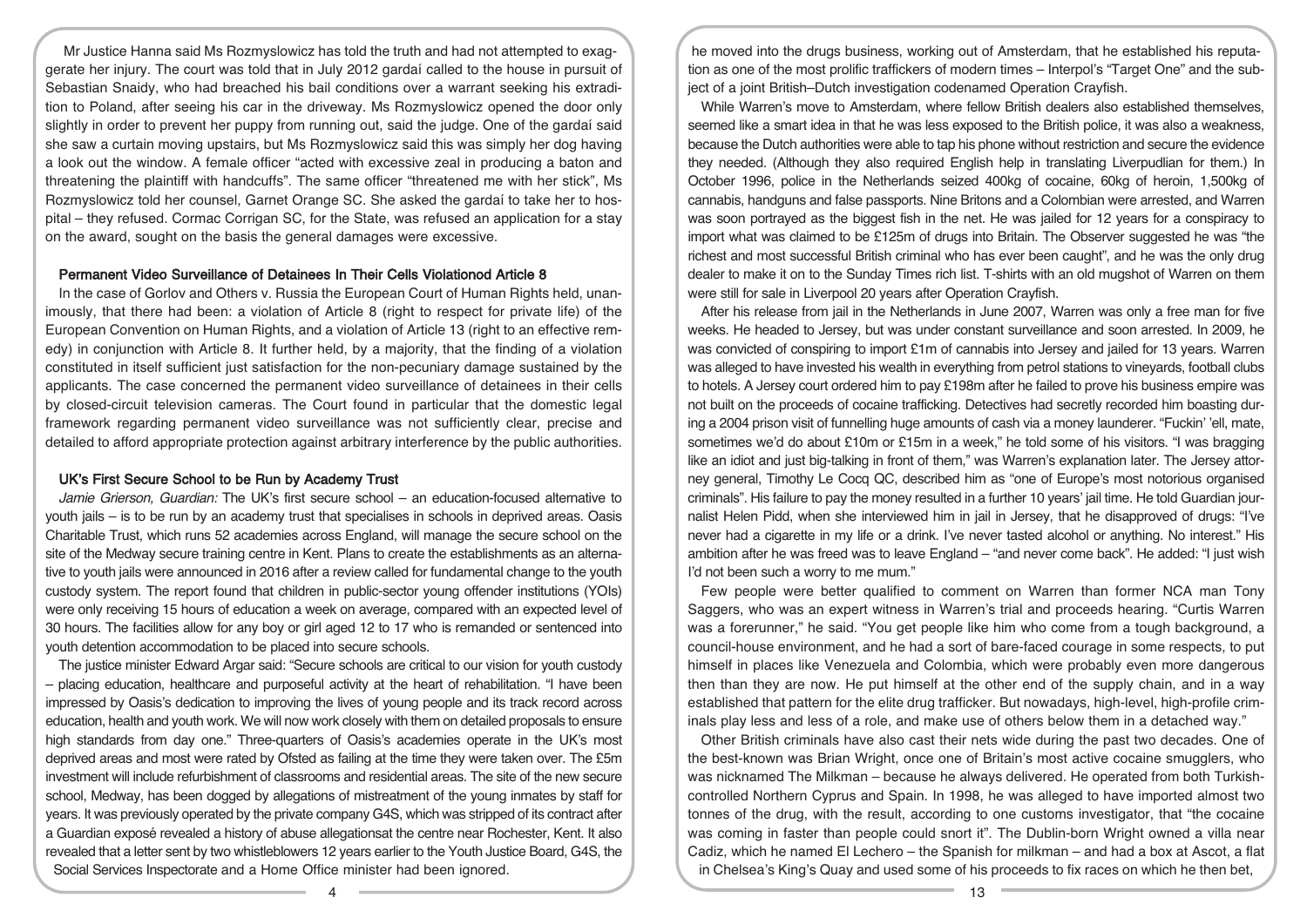unfair tendency to blame foreigners as dominant figures in the underworld. While they may have all had their parts to play, the homegrown British villain – whether artful dodger or ruthless kingpin – has always been the bedrock of the underworld. "Everyone wants to be a gangster," says BX, a young former gang member from north-west London. "Everyone's seen it on TV and that's what they want to be. They look at music videos and it looks like the people in them are making hundreds of thousands of pounds, although the reality is that they are still living at their mum's house. Most of them come from estates and they see their parents going to work, struggling to pay the bills. They come home, their mum's not there, and all the places where kids could play are closing down. Nine times out of 10, they leave school without qualifications. So if you're broke, if you can't get a job, you're going to take the opportunity. My parents had no clue what I was up to – I didn't come back with any marks on my face."

The recent upsurge in knife attacks has focused attention on gangs. At one stage last year, there were six separate knife murder trials underway at the Old Bailey, all gang-related, all involving more than one defendant, none older than 22. "It's not a black thing, it's not a white thing, everyone's doing it," says BX. "There's no: 'I'm black, he's white, we can't get along' any more." There were still ample opportunities for smaller-time dealers: "You can make a grand a week." The hierarchy of gangs remained a key factor. "If you're a drug dealer, you have to find people who will do your dirty work for you. The way it works is the elders, who are, say, 24 or 25, they see you doing well, so they might take you under their wing. The young kids acting as look-outs, they're thinking: 'I'm part of that guy's enterprise. That could be me in however many years, I could get promotion.' As they say, loyalty brings forth royalty."

Territory is important commercially. "If you're doing five keys (kilos) a week and then suddenly you're only doing three a week, it doesn't take long to realise that someone's out there taking your customers. So you have to eliminate the opposition. How do you do that? By either taking them out, or tipping off the police. You are never supposed to snitch, but I know one guy, from Southall, who's a millionaire now; he was in competition with a guy from the same area so he informed the police." There's a not-unfounded suspicion that some informers have continued to commit crimes while under police protection. "All the old-school rules – they're gone. I know people who work with the police to get immunity for themselves. I know one who everyone knows works with the police, he's even been shooting people, but you type his name into Google you won't find anything about him and, believe me, his record is way longer than my arm." The risks are high. "Of the people I grew up with, only three of us haven't been to jail, although I've been arrested many times. My older brother has been in and out of jail – nine months here, six weeks there. But there are less police than ever, so that gives you the incentive, and even if you get arrested, you're not going to do that long."

While the young gangs have largely replaced the old family-based crews, so have young, helmeted, scooter-riding robbers smashing their ways into jewellers and mobile phone shops taken on the role of the old sawn-off shotgun-wielding bank robbers. While those smalltime homegrown villains may still thrive, an increasing number of members of the British underworld have followed old imperial traditions and headed abroad to cut out the middle-man, establishing themselves not only in the traditional bolt-hole of Spain, but in the Netherlands, Thailand and South Africa. The person who was to rewrite the rulebook on drug dealing is the street-smart Liverpudlian Curtis Warren, better known by his nicknames Cocky or the Cocky Watchman. Born in 1963, his criminal career started at the age of 12 with a conviction for car theft. By 16, he was on his way to borstal for assaulting the police. Other offences followed, but it was only when

## Law' to Lift Families of Missing People Out of Legal Limbo

Previously there was no legal recourse to deal with someone's affairs if missing. The financial and administrative burdens faced by families of missing loved ones will be eased after legislation was laid today (28 June 2019) to pave the way for 'Claudia's Law'. The new regulations will come into effect on 31 July 2019 Named after Claudia Lawrence who went missing in 2009, the law creates a new legal status of guardian of the affairs of a missing person, allowing families to act in their best interests after they have been gone for 90 days or longer. It will mean that families can step in and safeguard their loved one's assets in their absence – for example, suspending direct debits for mobile phone and utility bills or making mortgage payments.

Previously there was no mechanism in England and Wales to specifically protect the property and affairs of a missing person. Instead families could only take over the financial affairs of a missing person if they declared them dead, adding emotional pressure to families during an already difficult time. This also meant they could be left unable to pay debts or prevent repossessions or insolvency Officially known as the Guardianship (Missing Person's) Act 2017, the new provision was introduced as a Private Members' Bill by Kevin Hollinrake MP and backed by Claudia's father Peter Lawrence OBE, who has been tirelessly campaigning for the change since her disappearance, together with the charity Missing People and other families affected.

Justice Minister Paul Maynard said: No family dealing with the despair of a loved one going missing should have to endure the additional stresses of administrative problems. This government is committed to helping families cope as best they can in these incredibly difficult circumstances and today's legislation is an important part in that. Claudia's law will mean families can oversee the financial and property affairs of their missing loved one – removing a huge burden at such a traumatic time.

Families in England and Wales can apply to be a guardian following a number of statutory instruments being laid in Parliament today to bring forward provisions within the Act – with the new regulations coming into force on 31 July 2019. Successful applicants for the guardian role will be able to look after their loved one's affairs for up to 4 years with the option to renew. The scheme will be operated and supervised by the Office of the Public Guardian.

Susannah Drury, Missing People's Director of Policy and Research, said: This is a triumph for all the family members who have campaigned with us over the past decade and shown so powerfully why Guardianship is needed. This regulation will mean that families who face the emotional distress of a disappearance will not be blocked from handling the financial and legal affairs of their loved ones.Peter Lawrence OBE, father of missing York chef Claudia Lawrence said: I am delighted that Claudia's Law is coming into force at the of end of July. This will make such a difference to the lives of the hundreds of families who have been waiting so long for it, enabling them to deal with their missing loved one's financial and property affairs in the same way as everyone else is able to on a daily basis. One less burden at a time when families are at their emotional lowest ebb will help enormously.

#### Watchdog Criticises 'Chaotic' Police Use of Facial Recognition

Ian Sample, Guardian: Police forces are pushing ahead with the use of facial recognition systems in the absence of clear laws on whether, when or how the technology should be employed, a watchdog has said. Prof Paul Wiles, the biometrics commissioner, said in his annual report that police deployment of the technology, which can be used to scan crowds or CCTV recordings for people of interest, was chaotic and had run ahead of laws that could prevent its misuse.

With no legal framework in place it was left to the police to decide when the public benefit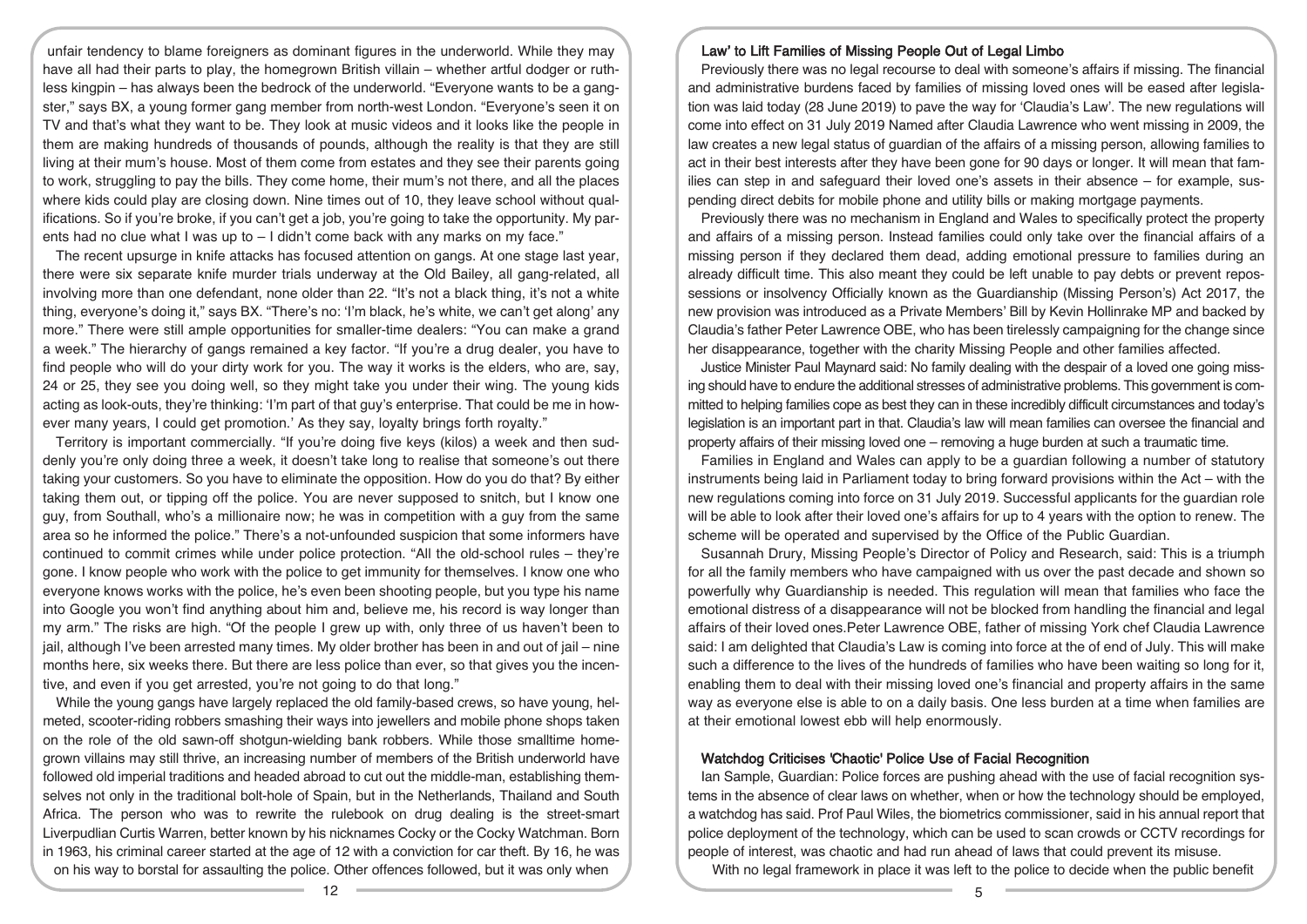outweighed the "significant intrusion into an individual's privacy" arising from facial recognition and other types of biometric identification, the report said. It said guidance from the National Police Chiefs' Council would help, but it noted that the Met commissioner, Cressida Dick, said last year hat the police should never be the ones to judge where the balance should lie between security and privacy. Wiles told the Guardian: "When you are deciding what's in the public interest, you are deciding what kind of world you want to live in. That is a rather important decision and if that isn't for government then I don't know what government is for."

The Metropolitan and South Wales police forces have both run trials of live facial recognition systems, which use mobile video cameras hooked up to facial recognition software to scan crowds for faces on a watchlist. The trials were conducted at football and rugby matches, music festivals and on city streets. The report said the police were right to want to explore new technologies and that trials would help to determine whether claims of a public benefit stood up. But Wiles was critical of the police trials so far. He said trials were meant to be for assessing a technology before it was used operationally, but the police had blurred the line by questioning and in some cases arresting individuals their cameras spotted. The police also neglected to set out what counted as success before the trials began, he said. "The trials have not, in my view, been properly scientifically carried out," Wiles said.

Beyond the effectiveness of the technology, there are questions about what is done with facial images that are scanned, how long they are kept for and whether the police intend to capture fresh images during surveillance. Last month the campaign group Liberty brought a landmark legal caseagainst South Wales police after a Cardiff resident, Ed Bridges, claimed the force had invaded his privacy by capturing and processing his facial features. Wiles's report anticipated more cases to come. "Actual deployment of new biometric technologies may lead to more legal challenges unless parliament provides a clear, specific legal framework for the police use of new biometrics as they did in the case of DNA and fingerprints," he said.

A Cardiff University review of the South Wales police trials found that the system flagged up 2,900 possible suspects, but 2,755 were false matches. While the police had only used the system to find people for questioning, the technology could still affect innocent people's lives, Wiles said. "There is a risk of wrongful arrest. What people have to remember is that if they're arrested and then checks show it's not them, the arrest stays on the police system. If they later need to get clearance, to teach children for example, that arrest will show up."

Hannah Couchman, of Liberty, said: "It's absolutely right that the rollout of facial recognition by individual forces has been chaotic and lawless. Invasive facial recognition goes light years beyond traditional CCTV. It snatches our unique personal data, violates our privacy and pressures us to self-police where we go and who we go with. "The technology also discriminates. It's more likely to misidentify people of colour and women and subject them to a police stop due to a false match. This technology has no place on the streets of any rights-respecting democracy."

The annual report also took issue with the Ministry of Defence over its searches of the police national fingerprint database. Military police are allowed to use the database to check fingerprints found in operations abroad, but the MoD searches are carried out by DSTL, the ministry's research and development arm, which is not a law enforcement agency. "It is effectively getting round what parliament intended and this is a department of state, this isn't Cambridge Analytica," Wiles said. The MoD did not respond to a request for comment.

A Home Office spokesperson said: "We support police use of biometrics and other new technologies to help protect the public and bring criminals to justice, but it is essential that they do so

wrong, of course, but they did need bravery to get involved, and at least they went for a bank – that was the feeling in the Albanian community." There are currently around 700 Albanians in British jails. "Albania is Europe's largest producer of cannabis," says Tony Saggers, the former head of drugs threat and intelligence at the NCA. "It is important not to stereotype, but the Kosovan war led to Albanians pretending to be Kosovan in order to get asylum in the UK. Many of the people who came just wanted a better life, but there were criminals among them who were able to set up illicit networks … The UK criminal has a get-richquick mentality while the Albanians' strategy was get-rich-slow, so they have driven down the price of cocaine in the UK. They knew that if they expanded, they could undercut the market." It helped that their reputation preceded them. "The Albanian criminals may be ruthless and potentially murderous when controlling their organised crime," said Saggers, "but when they come to the UK they try to be more charismatic and they use fear – 'We're here, we need to get on,' that sort of approach. So there is little violence from the older Albanian criminals in the UK, because they know that violence attracts more attention." The Albanians had already established themselves in a darker fashion when 26-year-old Luan Plackici was jailed in 2003 and said to have made more than £1m from trafficking "poor, naive and gullible" young women who thought they were on their way to jobs as waitresses or barmaids. Some had to service up to 20 men a day to pay for the £8,000 "travel bill" from Romania and Moldova.

The international nature of people-trafficking was exposed fully in 2014 by a trial of a gang that imported more than 100 women into Britain. The trial ended with the gang leader, Vishal Chaudhary, being jailed for 12 years. Chaudhary, who lived the high life in Canary Wharf in London, contacted young women through social networks in Hungary, the Czech Republic and Poland, offering work as receptionists, nannies or cleaners in England. But when they got to the UK, the women were forced to work in brothels. Chaudhary's team, all of whom were jailed, consisted of his brother, Kunal, who worked for Deloitte in Manchester, a Hungarian heavy called Krisztian Abel and the latter's sister, Szilvia, who helped recruit the women. There are numbers of young people involved in what the legal system terms "forced criminality". The lawyer Philippa Southwell has specialised in such cases, which apply in particular to young Vietnamese people brought illegally into the UK by traffickers and forced to work in cannabis farms to pay back debts of up to £30,000 that their parents have undertaken in order for them to have a new life in Europe.

"The modus operandi of criminal organisations is to target children or young adults, trafficking them across the world in a journey that can take months," Southwell says. "Those being trafficked from Vietnam, often transit via Russia, Germany and France, by boat, lorry and even by foot. Once at their destination, they will be locked in a premises and made to tend the cannabis plants, by watering them and ensuring the lighting is on. These cannabis grows are sophisticated multi-million-pound drug operations, with the electricity often being extracted illegally and high-value equipment used. The windows of the buildings may be nailed shut. The farms normally operate in rural areas where the chance of detection is reduced." The boys and young men were in a form of debt bondage, but no matter how hard they worked, their debt never seemed to be paid off. "There is a misconception within the criminal justice system that they are free to leave because the doors may not always be locked," says Southwell, "but the reality is that they have nowhere to go – they are controlled through threats of violence, debt bondage, isolation, fear and other complex control methods that are regularly used by traffickers."

From the Chinese opium dealers in the 1920s, the Italian gangsters in the 30s, the Maltese pimps in the 50s, the West Indian Yardies in the 60s, the Turkish heroin dealers in the 70s to the east Europeans gangsters and Nigerian fraudsters today, there has long been an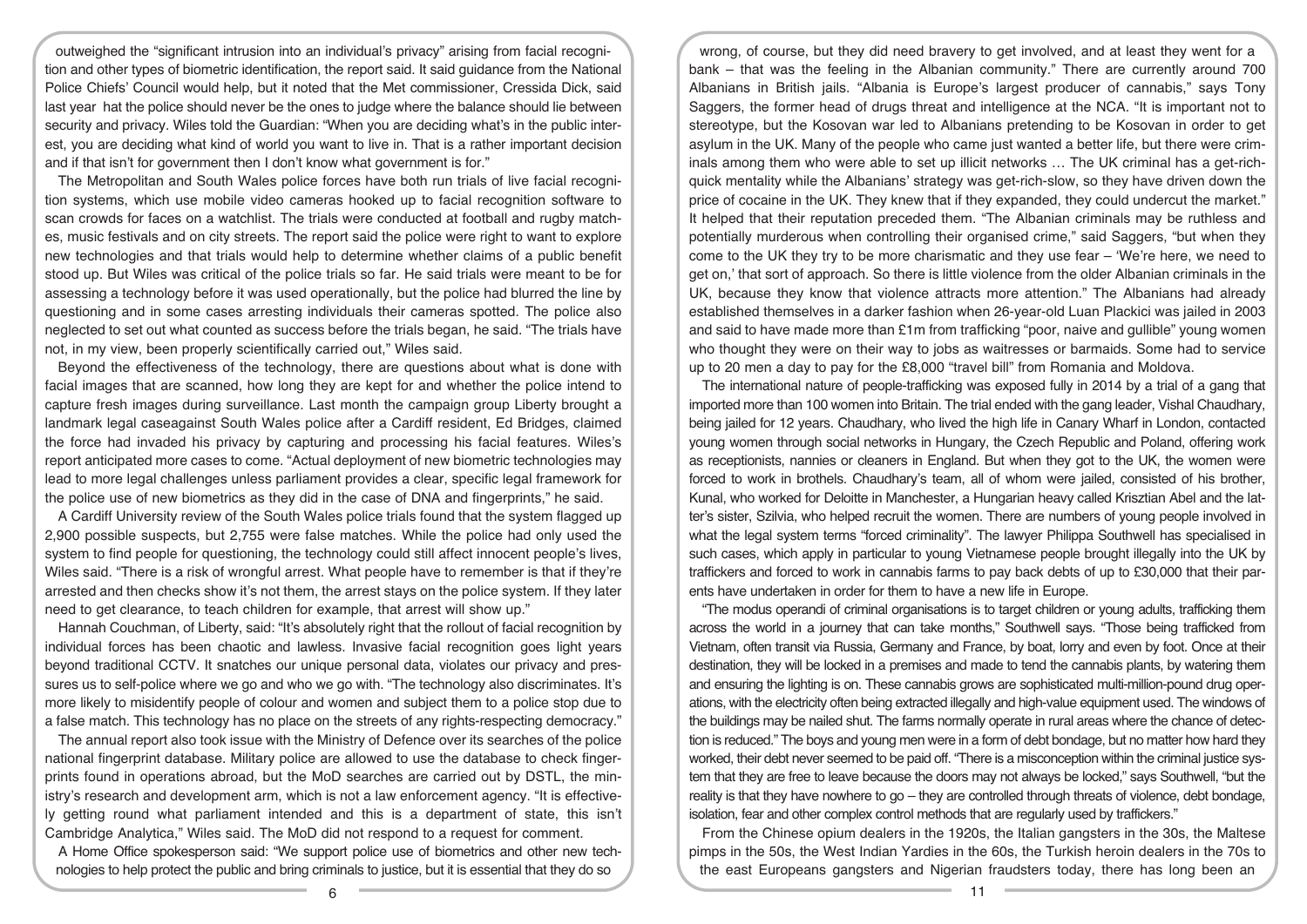people, commodities or money transferring across international borders. The days of having a drugs gang, a firearms gang or a people-trafficking gang have changed because of the concept of polycriminality. Groups satisfying criminal markets, whatever they may be, is now much more common. These are businesses and people are looking to exploit markets, so why confine yourself to one market?"

Wainwright, who served as Europol chief for nine years, has also noted this internationalisation of crime. Addressing a Police Foundation gathering just after his retirement last year, he said that Europol, the European equivalent of Interpol, having expanded since its foundation in 1998 when "it consisted literally, of two men and a dog – admittedly, a sniffer dog – in Luxembourg," now dealt with 65,000 cases a year. By 2018, he reckoned that 5,000 organised crime groups were operating across Europe and the mafia model had been replaced by a "more nimble" model, with 180 different nationalities operating, mixing legal with illegal business and working with between 400 and 500 major money-launderers. This was multinational business with specialists in recruitment, movement, money-laundering and the forging of documents.

The internet, of course, is a major factor. Wainwright likened its effect on crime to that of the motorcar in the 1920s and 30s, when suddenly criminals could escape at speed and take advantage of new markets. He cited the dark web, which he said was selling 350,000 different illegal items – 60% of which were drugs – but including everything from guns to pornography and even operating a ratings system for speed of dispatch and quality. The combination of new faces of whom the British police – and often Interpol and Europol – were unaware, along with an increasingly tech-savvy pool of criminals able to disguise their identities, made for a toxic cocktail. Crooks anonymous.

One group with little interest in anonymity are the Hellbanianz, a gang of cocky young Albanians based in Barking, east London. They went online in spectacular fashion in 2017 via Instagram and YouTube rap videos to flaunt their ill-gotten wealth and firepower. Their most prominent member, Tristen Asllani, who lived in Hampstead, was jailed for 25 years in 2016 for drug dealing and firearms offences which included possessing a Škorpion submachine gun. He was caught after a police chase in north London which ended when he crashed his car into a computer repair shop in Crouch End. A photo of Asllani, showing him stripped to the waist after he had apparently spent long hours in the prison gym, appeared on a social media page called My Albanian in Jail, with a caption saying "Even inside the prison we have all conditions, what's missing are only whores".

The flashy cars and bundles of banknotes on display in the Hellbanianz videos were the result of the importation of cocaine and cannabis, but the gang was also involved in the weapons trade. The pictures showed £50 notes wrapped around a cake and their HB logo written in cannabis. After they were arrested and jailed, other gang members have posted pictures of themselves, taken with smuggled mobile phones, from inside prison where they cheerfully inscribe their gang name on the walls.

Muhamed Veliu, an Albanian investigative journalist, who knows London well, says that the Hellbanianz have been on the crime scene in east London for many years. "They are sending a bad message to young Albanians. By seeing such photos, they think the streets of UK are paved with gold … Bizarrely, despite the fact they are in the prison, they show the outside world photos of their life behind the bars." He said that there was a concern that the British media stereotyped all Albanians as criminals but, he added, the 2006 Securitas robbery, in which two Albanians played key roles in the theft of £53m from a depot in Kent, was regarded with some national pride back home. "It was 'the crime of the century', it was seen as very different from making money from prostitution, which is the lowest form of crime. It is

to high standards and maintain public trust. "We welcome the biometrics commissioner's annual report on the work he has done over the last year to promote compliance with the rules on the use of fingerprints and DNA, which we have published in full. The Home Office has established a new board to oversee the police use of facial images and other new biometrics, and the minister for policing and fire will shortly provide an update on options to simplify and extend biometrics governance, aimed at maintaining the right balance between public protection and privacy."

## Slippery Characters

Arrests for eel-smuggling have rocketed by 50 per cent in Europe following a concerted effort by enforcement agencies. Eels are highly sought after in China and elsewhere in East Asia and about 350 million are trafficked out of the EU every year. The trade in eels is worth a staggering €3bn (£2.7bn) annually. Europol said the majority of arrests were in Spain, France and Portugal. Eels were once a staple food of the poor but consumption has declined by 95 to 99 per cent in recent decades and they are now endangered.

### Prisoners: Radicalism

Lord Pearson of Rannoch: To ask Her Majesty's Government what is their latest assessment of the level of radicalising influence by Islamist extremists in prisons in England and Wales; and what estimate they have made of the number of prisoners who have been radicalised in the last five years.

Lord Keen of Elie: We are currently managing around 650 individuals in prison and probation through a counter terrorism specialist case management process, ranging from convicted terrorists to those we have identified as showing signs of extremist views or vulnerabilities. We have around 50% more terrorist related prisoners in prisons in England and Wales than we did three years ago. The majority of cases are Islamist extremist (approximately 80%). However, there continues to be a significant rise in Right Wing Terrorism (RWT) cases across the country; the number of Right-Wing offenders in custody rose from 4% of the total Terrorism Act (TACT) / TACT-related cohort in 2015 to 14% in 2019. We do not produce an estimate of the number of offenders who might have been radicalised, nor do we produce a single assessment of the level of radicalising influence by extremists of any ideology. We take the threat of radicalisation and extremism very seriously and this is a key part of our work to improve safety in our prisons. We deal with the risks that individual prisoners present on a case-by-case basis, working closely with law enforcement partners.

#### Extradition to India Found to be Inhuman and Degrading

On 2 July 2019, Senior District Judge Arbuthnot discharged Ms Arti Dhir and Mr Kaval Raijada from an extradition request issued by the Government of India as extradition would breach Article 3 of the European Convention on Human Rights, which protects against inhumane sentences. The requested persons are wanted by India to face trial for conspiracy to murder. SDJ Arbuthnot found that "It has long been accepted that there cannot be one rule in this jurisdiction and a separate rule for extradition to another. If it would be an inhumane sentence - whole life sentence without any possibility of review – here, it would be same in the other jurisdiction." SDJ Arbuthnot concluded that "there is no possibility of a review either at state level [Gujarat] or by the President of India, in those circumstances, there will be no 'hope' or the possibility of exceptional release." SDJ Arbuthnot discharged the requested persons finding "substantial grounds for believing that they would face a real risk of being subject to treatment, a lack of a review of a life sentence, which would be inhuman and degrading".